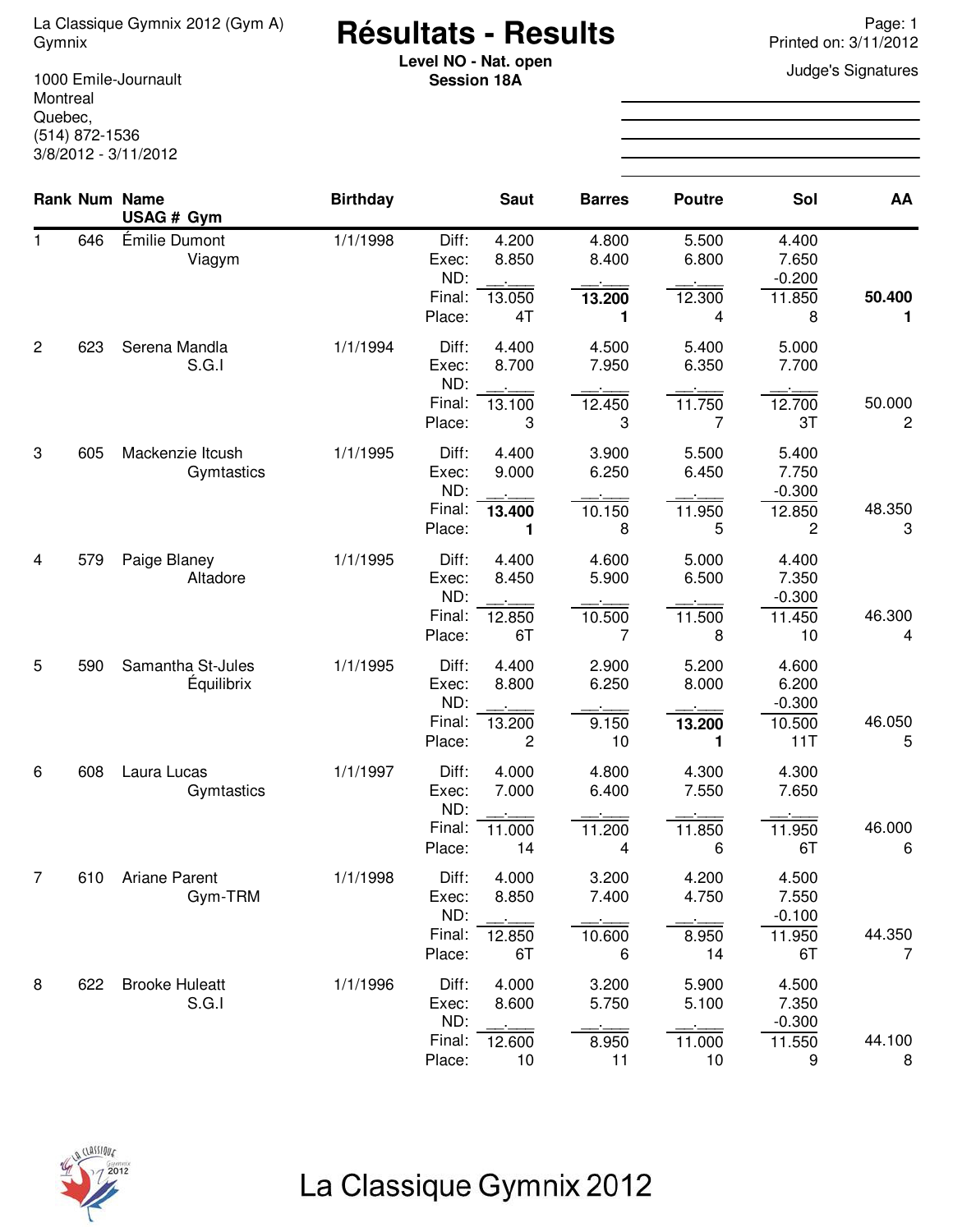### **Résultats - Results** La Classique Gymnix 2012 (Gym A) Page: 2 Gymnix Printed on: 3/11/2012

**Level NO - Nat. open Session 18A**

1000 Emile-Journault **Montreal** Quebec, (514) 872-1536 3/8/2012 - 3/11/2012

|    |     | Rank Num Name<br>USAG # Gym        | <b>Birthday</b> |                                           | <b>Saut</b>                    | <b>Barres</b>                                       | <b>Poutre</b>                             | Sol                                         | AA           |
|----|-----|------------------------------------|-----------------|-------------------------------------------|--------------------------------|-----------------------------------------------------|-------------------------------------------|---------------------------------------------|--------------|
| 9T | 609 | Mackenzie Parker<br>Gymtastics     | 1/1/1995        | Diff:<br>Exec:<br>ND:<br>Final:<br>Place: | 4.400<br>8.650<br>13.050<br>4T | 3.600<br>4.050<br>7.650<br>14                       | 5.600<br>5.200<br>10.800<br>11            | 4.600<br>7.900<br>$-0.100$<br>12.400<br>5   | 43.900<br>9T |
| 9T | 589 | Julie Auclair<br><b>Équilibrix</b> | 1/1/1994        | Diff:<br>Exec:<br>ND:<br>Final:<br>Place: | 4.400<br>8.350<br>12.750<br>9  | 2.100<br>7.700<br>9.800<br>9                        | 4.900<br>6.250<br>$-0.100$<br>11.050<br>9 | 5.100<br>5.200<br>10.300<br>13              | 43.900<br>9T |
| 11 | 604 | Amanda Belcastro<br>Gymtastics     | 1/1/1996        | Diff:<br>Exec:<br>ND:<br>Final:<br>Place: | 4.000<br>8.350<br>12.350<br>11 | 4.500<br>3.550<br>8.050<br>13                       | 5.200<br>7.750<br>12.950<br>2             | 4.100<br>6.500<br>$-0.100$<br>10.500<br>11T | 43.850<br>11 |
| 12 | 607 | Emily Lennon<br>Gymtastics         | 1/1/1995        | Diff:<br>Exec:<br>ND:<br>Final:<br>Place: | 4.400<br>8.400<br>12.800<br>8  | $15*$                                               | 6.200<br>6.250<br>$-0.100$<br>12.350<br>3 | 5.500<br>8.050<br>13.550<br>1               | 38.700<br>12 |
| 13 | 641 | Noémie Villeneuve<br>Unigym        | 1/1/1997        | Diff:<br>Exec:<br>ND:<br>Final:<br>Place: | 4.000<br>8.250<br>12.250<br>12 | $15*$                                               | 3.300<br>6.500<br>9.800<br>13             | 3.300<br>6.900<br>$-0.300$<br>9.900<br>14   | 31.950<br>13 |
| 14 | 640 | Élyse Normand<br>Unigym            | 1/1/1997        | Diff:<br>Exec:<br>ND:<br>Final:<br>Place: | 4.200<br>7.600<br>11.800<br>13 | $15*$                                               | $15*$                                     | 4.500<br>8.200<br>12.700<br>3T              | 24.500<br>14 |
| 15 | 611 | Julia Pellerin<br>Gym-TRM          | 1/1/1997        | Diff:<br>Exec:<br>ND:<br>Final:<br>Place: | $15*$                          | 4.500<br>6.350<br>10.850<br>5                       | 4.100<br>6.350<br>10.450<br>12            | 0.000<br>0.000<br>0.000<br>$16*$            | 21.300<br>15 |
| 16 | 645 | Léa Mei Chicoine<br>Viagym         | 1/1/1996        | Diff:<br>Exec:<br>ND:<br>Final:<br>Place: | $15*$                          | 5.100<br>7.550<br>12.650<br>$\overline{\mathbf{c}}$ | $15*$                                     | 1.000<br>3.050<br>4.050<br>15               | 16.700<br>16 |



# La Classique Gymnix 2012